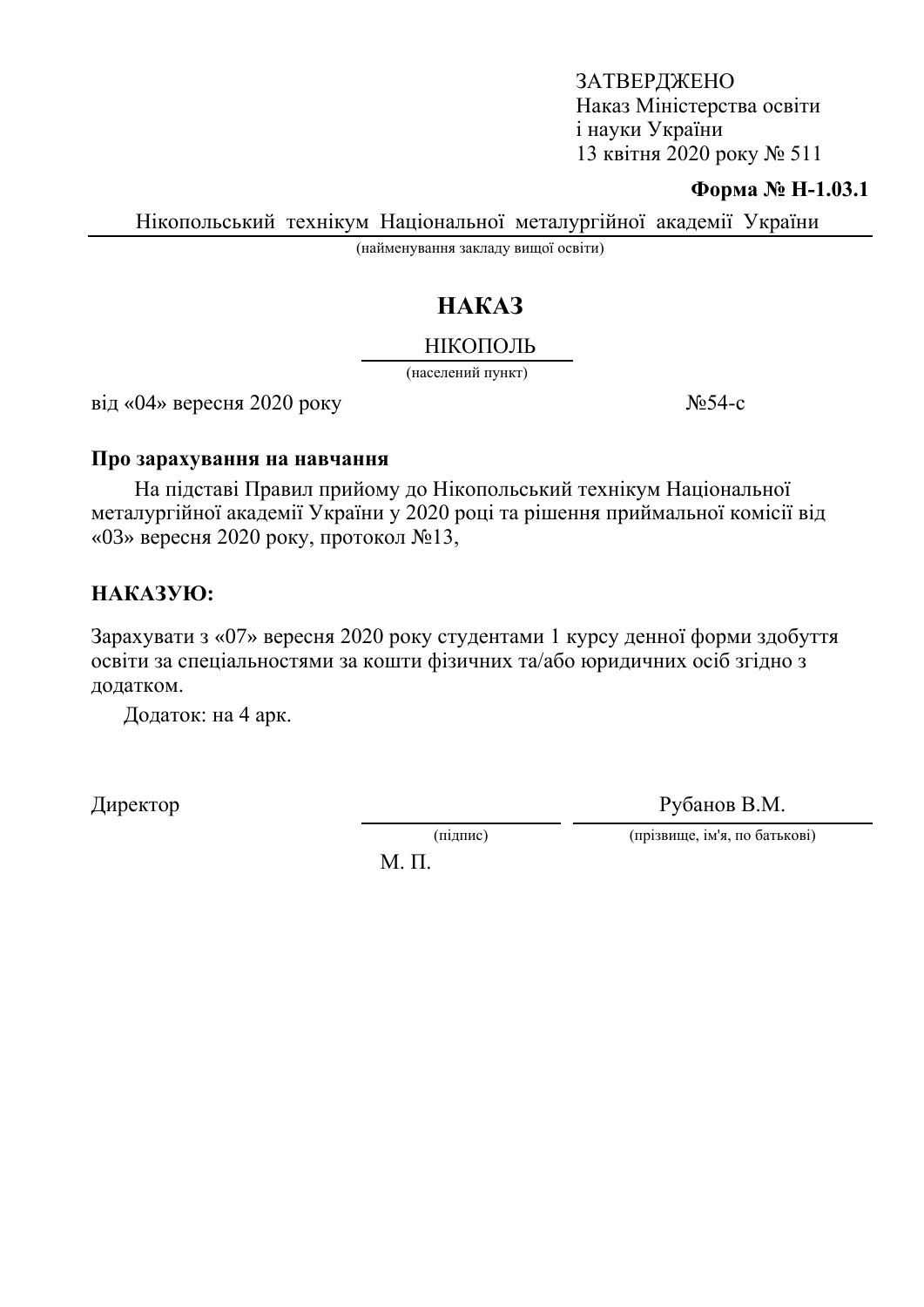## **Форма № Н-1.03.2**

| Міністерство освіти і науки України |                        |                |                                                                                                           |           |           |             | Нікопольський технікум<br>Національної металургійної<br>академії України                                                                          | Додаток до наказу від «04» вересня 2020 року<br>$\mathbf{N}$ <sup>o</sup> 54-c |                                                                   |        |
|-------------------------------------|------------------------|----------------|-----------------------------------------------------------------------------------------------------------|-----------|-----------|-------------|---------------------------------------------------------------------------------------------------------------------------------------------------|--------------------------------------------------------------------------------|-------------------------------------------------------------------|--------|
|                                     | 131 Прикладна механіка |                |                                                                                                           |           | Державна  |             | Фаховий молодший бакалавр                                                                                                                         | кошти фізичних та/або<br>Денна<br>юридичних осіб                               |                                                                   |        |
|                                     | ৼ                      | ৼ              | нoі<br>$\mathbf{r}$<br>$\begin{array}{c} \text{or} \\ \text{CIEBO} \end{array}$<br>конкуј<br>пропозі<br>≘ | прізвище  | ім'я      | по батькові | номер, серія, дата видачі та<br>тип документа про освітній<br>(освітньо-кваліфікаційний)<br>рівень/ступінь, на основі<br>якого відбувається вступ | номери<br>сертифікатів<br>3HO                                                  | назва спеціалізацій,<br>освітніх програм в<br>межах спеціальності |        |
|                                     |                        | 7127098 792979 |                                                                                                           | Гордієнко | Валентина | Ігорівна    | 51514944 HP 15.06.2020<br>Свідоцтво про здобуття<br>базової середньої освіти                                                                      |                                                                                | Прикладна механіка                                                | 414,75 |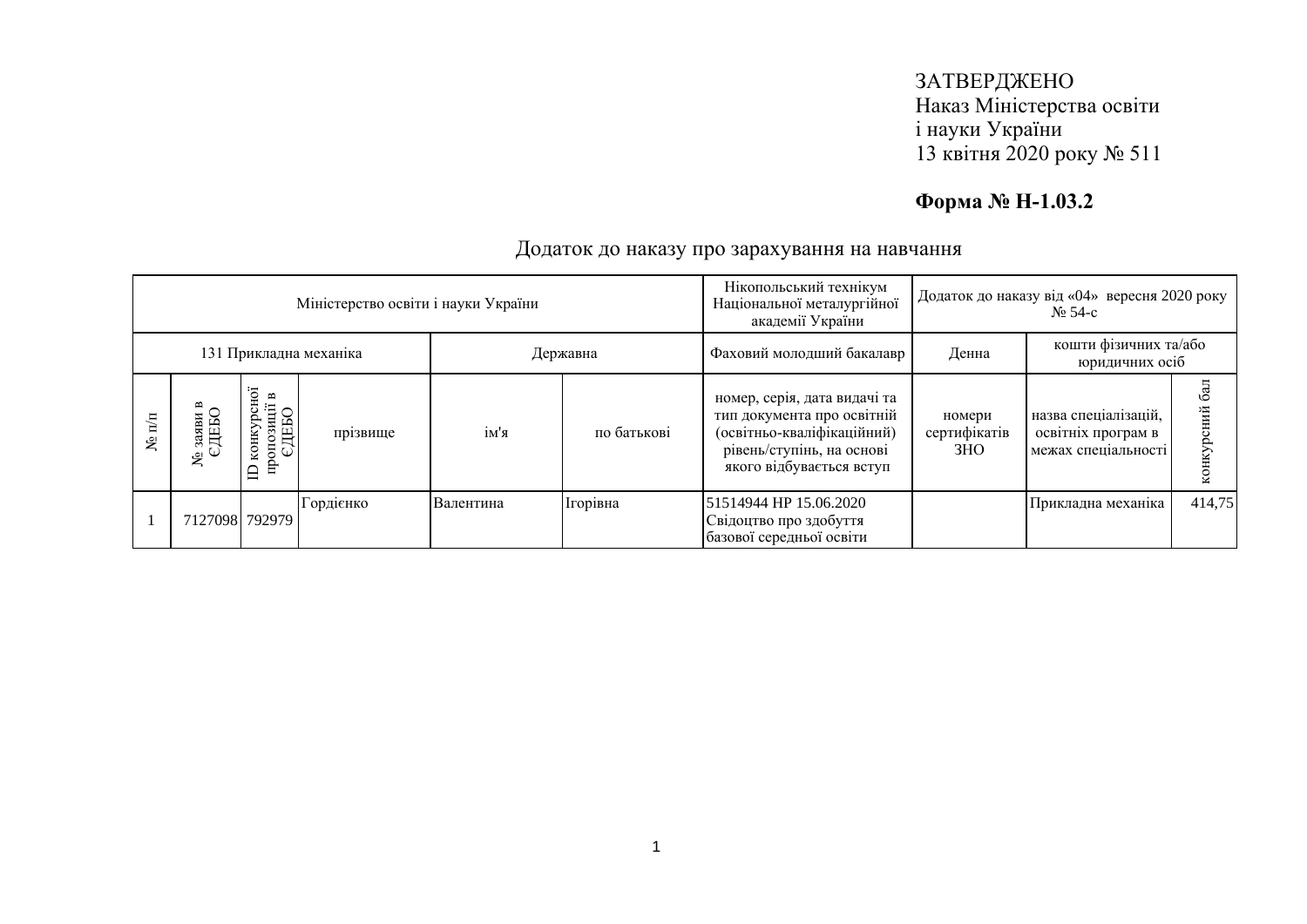## **Форма № Н-1.03.2**

| Міністерство освіти і науки України |         |                 |                                         |            |        |                           | Нікопольський технікум<br>Національної металургійної<br>академії України                                                                          | Додаток до наказу від «04» вересня 2020 року<br>$\mathbf{N}$ <sup>o</sup> 54-c |                                                                   |     |
|-------------------------------------|---------|-----------------|-----------------------------------------|------------|--------|---------------------------|---------------------------------------------------------------------------------------------------------------------------------------------------|--------------------------------------------------------------------------------|-------------------------------------------------------------------|-----|
| 133 Галузеве машинобудування        |         |                 |                                         | Державна   |        | Фаховий молодший бакалавр | Денна                                                                                                                                             | кошти фізичних та/або<br>юридичних осіб                                        |                                                                   |     |
|                                     | $N$ π/π | ۶               | ē<br>пропозиції<br>ЄДЕБО<br>конкур<br>≘ | прізвище   | ім'я   | по батькові               | номер, серія, дата видачі та<br>тип документа про освітній<br>(освітньо-кваліфікаційний)<br>рівень/ступінь, на основі<br>якого відбувається вступ | номери<br>сертифікатів<br>3HO                                                  | назва спеціалізацій,<br>освітніх програм в<br>межах спеціальності |     |
|                                     |         | 712722417929901 |                                         | Литвиненко | Максим | Юрійович                  | 51514267 HP 15.06.2020<br>Свідоцтво про здобуття<br>базової середньої освіти                                                                      |                                                                                | Галузеве<br>машинобудування                                       | 410 |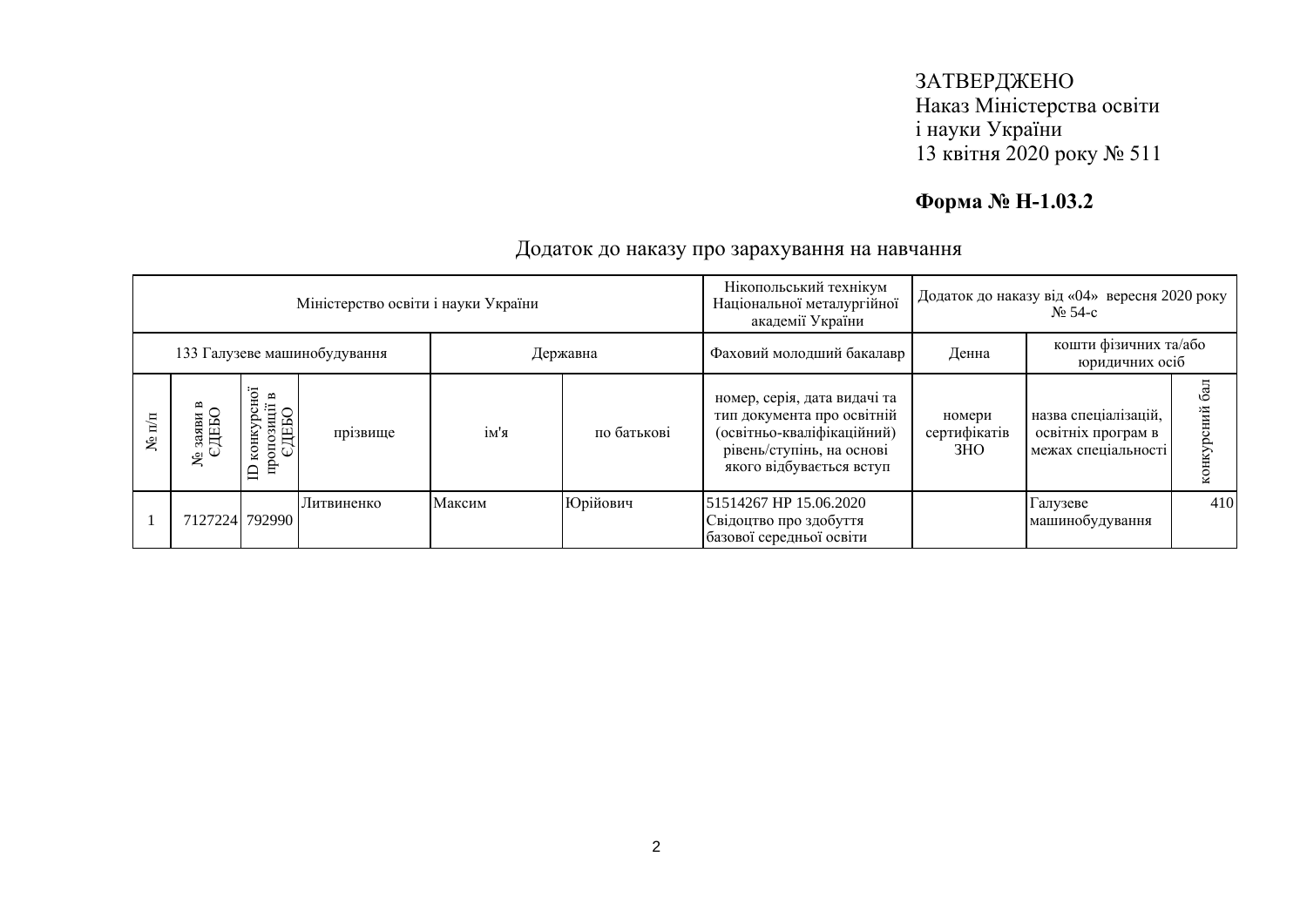## **Форма № Н-1.03.2**

| Міністерство освіти і науки України |                |                |                                                                                                                         |             |          |             | Нікопольський технікум<br>Національної металургійної<br>академії України                                                                          | Додаток до наказу від «04» вересня 2020 року<br>$\mathbf{N}$ <sup>o</sup> 54-c |                                                                   |     |
|-------------------------------------|----------------|----------------|-------------------------------------------------------------------------------------------------------------------------|-------------|----------|-------------|---------------------------------------------------------------------------------------------------------------------------------------------------|--------------------------------------------------------------------------------|-------------------------------------------------------------------|-----|
|                                     | 136 Металургія |                |                                                                                                                         |             | Державна |             | Фаховий молодший бакалавр                                                                                                                         | кошти фізичних та/або<br>Денна<br>юридичних осіб                               |                                                                   |     |
|                                     | ৼ              | ৼ              | нoі<br>$\mathbf{\underline{\infty}}$<br>$\begin{array}{c} \text{mponosanii} \\ \text{CHEBO} \end{array}$<br>конкуј<br>≘ | прізвище    | ім'я     | по батькові | номер, серія, дата видачі та<br>тип документа про освітній<br>(освітньо-кваліфікаційний)<br>рівень/ступінь, на основі<br>якого відбувається вступ | номери<br>сертифікатів<br>3HO                                                  | назва спеціалізацій,<br>освітніх програм в<br>межах спеціальності |     |
|                                     |                | 71271711793006 |                                                                                                                         | Пашковський | Сергій   | Юрійович    | 51513887 HP 15.06.2020<br>Свідоцтво про здобуття<br>базової середньої освіти                                                                      |                                                                                | Виробництво сталі і<br>феросплавів                                | 375 |